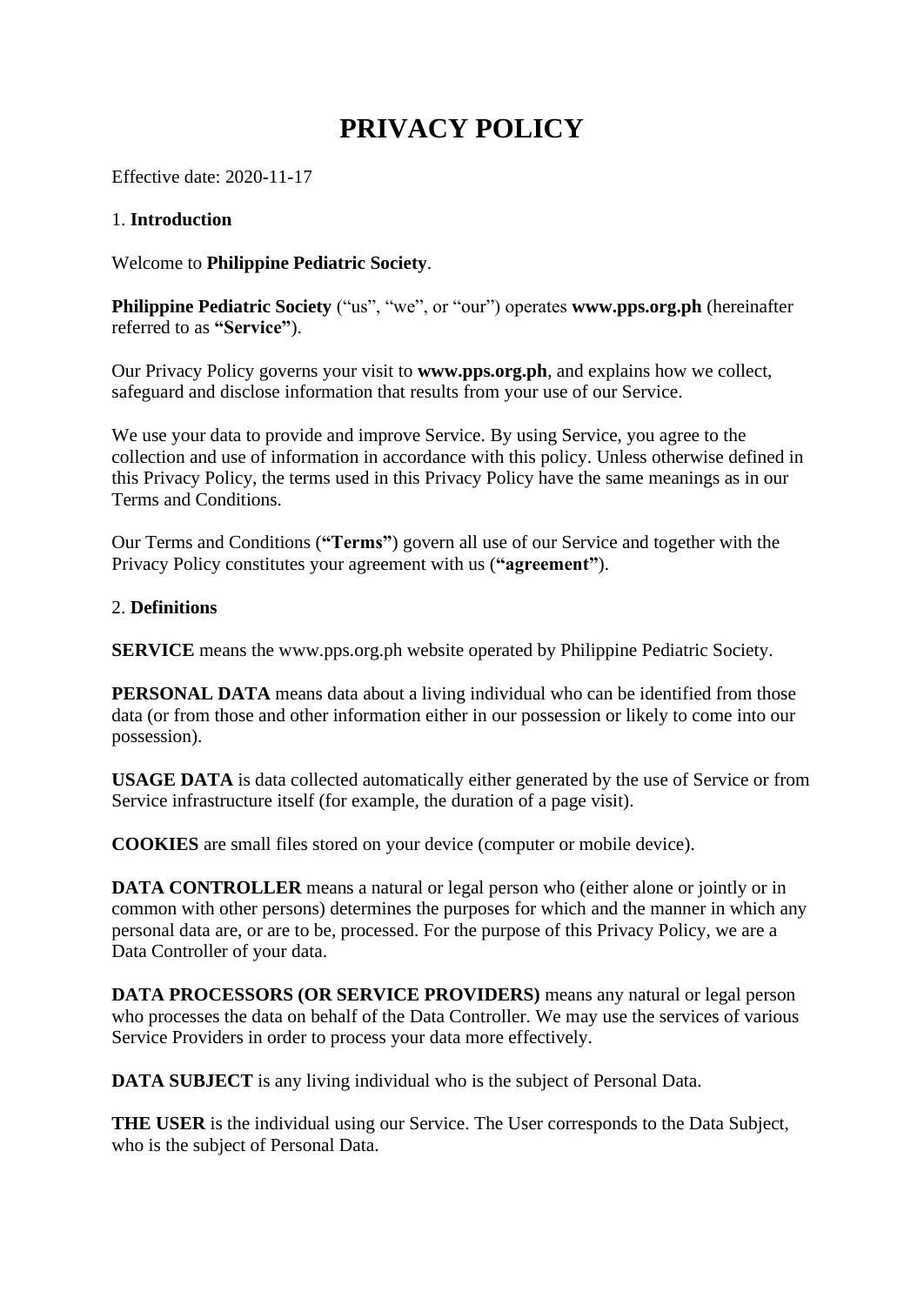## 3. **Information Collection and Use**

We collect several different types of information for various purposes to provide and improve our Service to you.

#### 4. **Types of Data Collected**

#### **Personal Data**

While using our Service, we may ask you to provide us with certain personally identifiable information that can be used to contact or identify you (**"Personal Data"**). Personally identifiable information may include, but is not limited to:

- 0.1. Email address
- 0.2. First name and last name
- 0.3. Phone number
- 0.4. Address, Country, State, Province, ZIP/Postal code, City
- 0.5. Cookies and Usage Data

We may use your Personal Data to contact you with newsletters, marketing or promotional materials and other information that may be of interest to you. You may opt out of receiving any, or all, of these communications from us by following the unsubscribe link.

#### **Usage Data**

We may also collect information that your browser sends whenever you visit our Service or when you access Service by or through any device (**"Usage Data"**).

This Usage Data may include information such as your computer's Internet Protocol address (e.g. IP address), browser type, browser version, the pages of our Service that you visit, the time and date of your visit, the time spent on those pages, unique device identifiers and other diagnostic data.

When you access Service with a device, this Usage Data may include information such as the type of device you use, your device unique ID, the IP address of your device, your device operating system, the type of Internet browser you use, unique device identifiers and other diagnostic data.

#### **Tracking Cookies Data**

We use cookies and similar tracking technologies to track the activity on our Service and we hold certain information.

Cookies are files with a small amount of data which may include an anonymous unique identifier. Cookies are sent to your browser from a website and stored on your device. Other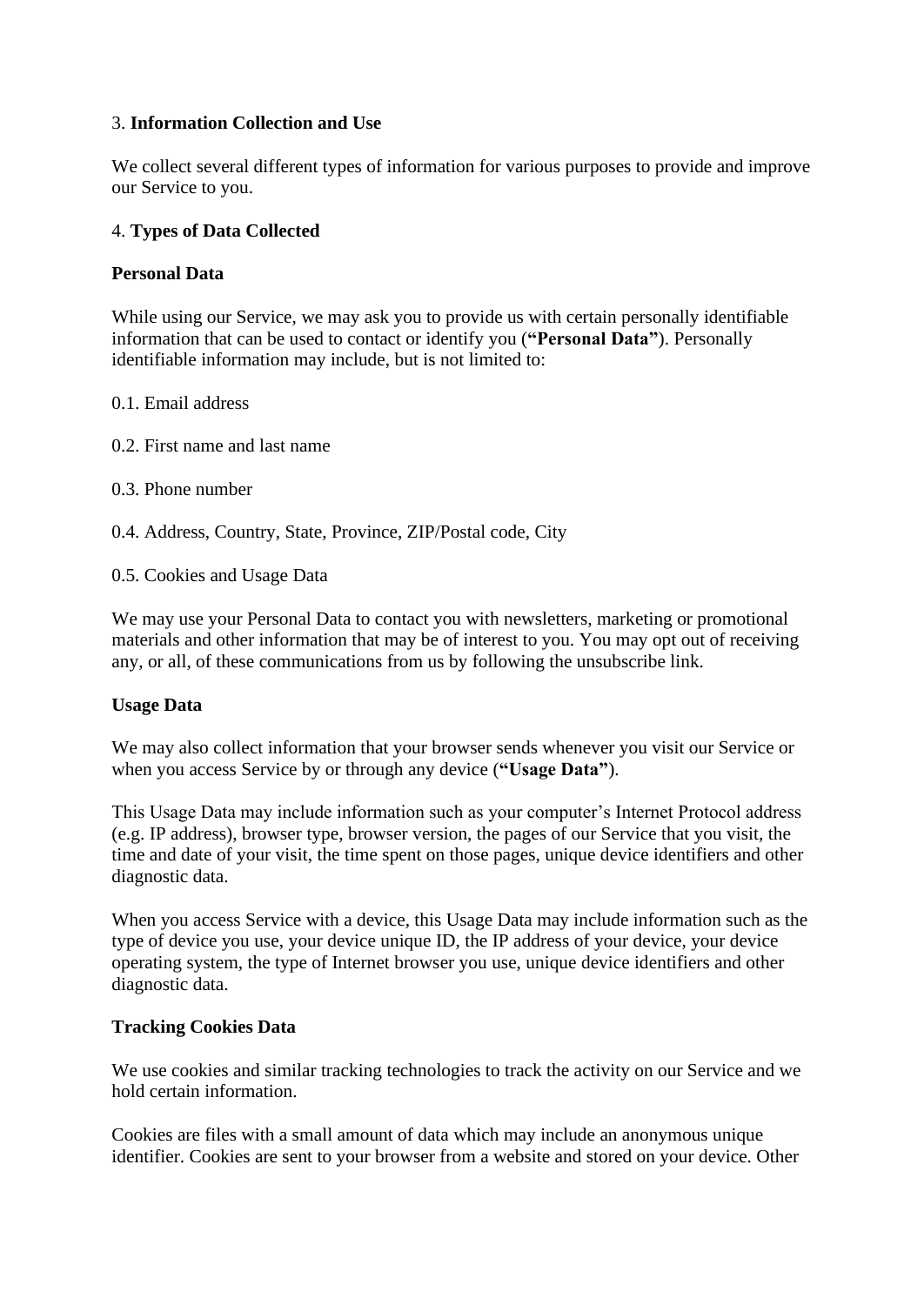tracking technologies are also used such as beacons, tags and scripts to collect and track information and to improve and analyze our Service.

You can instruct your browser to refuse all cookies or to indicate when a cookie is being sent. However, if you do not accept cookies, you may not be able to use some portions of our Service.

Examples of Cookies we use:

0.1. **Session Cookies:** We use Session Cookies to operate our Service.

0.2. **Preference Cookies:** We use Preference Cookies to remember your preferences and various settings.

0.3. **Security Cookies:** We use Security Cookies for security purposes.

0.4. **Advertising Cookies:** Advertising Cookies are used to serve you with advertisements that may be relevant to you and your interests.

# **Other Data**

While using our Service, we may also collect the following information: sex, age, date of birth, place of birth, passport details, citizenship, registration at place of residence and actual address, telephone number (work, mobile), details of documents on education, qualification, professional training, employment agreements, [NDA agreements,](https://policymaker.io/non-disclosure-agreement/) information on bonuses and compensation, information on marital status, family members, social security (or other taxpayer identification) number, office location and other data.

## 5. **Use of Data**

Philippine Pediatric Society uses the collected data for various purposes:

0.1. to provide and maintain our Service;

0.2. to notify you about changes to our Service;

0.3. to allow you to participate in interactive features of our Service when you choose to do so;

0.4. to provide customer support;

0.5. to gather analysis or valuable information so that we can improve our Service;

- 0.6. to monitor the usage of our Service;
- 0.7. to detect, prevent and address technical issues;
- 0.8. to fulfil any other purpose for which you provide it;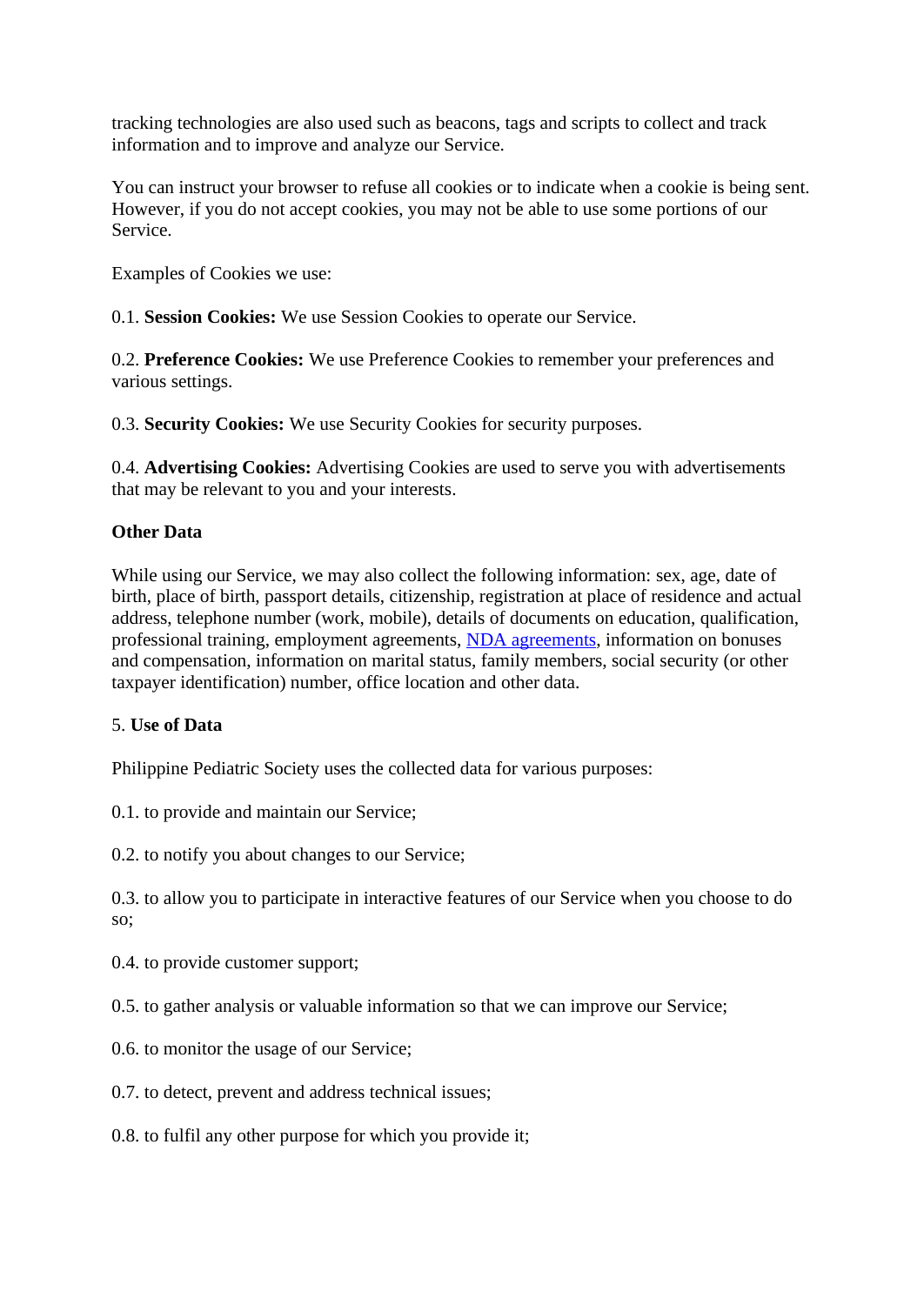0.9. to carry out our obligations and enforce our rights arising from any contracts entered into between you and us, including for billing and collection;

0.10. to provide you with notices about your account and/or subscription, including expiration and renewal notices, email-instructions, etc.;

0.11. to provide you with news, special offers and general information about other goods, services and events which we offer that are similar to those that you have already purchased or enquired about unless you have opted not to receive such information;

0.12. in any other way we may describe when you provide the information;

0.13. for any other purpose with your consent.

## 6. **Retention of Data**

We will retain your Personal Data only for as long as is necessary for the purposes set out in this Privacy Policy. We will retain and use your Personal Data to the extent necessary to comply with our legal obligations (for example, if we are required to retain your data to comply with applicable laws), resolve disputes, and enforce our legal agreements and policies.

We will also retain Usage Data for internal analysis purposes. Usage Data is generally retained for a shorter period, except when this data is used to strengthen the security or to improve the functionality of our Service, or we are legally obligated to retain this data for longer time periods.

# 7. **Transfer of Data**

Your information, including Personal Data, may be transferred to – and maintained on – computers located outside of your state, province, country or other governmental jurisdiction where the data protection laws may differ from those of your jurisdiction.

If you are located outside Philippines and choose to provide information to us, please note that we transfer the data, including Personal Data, to Philippines and process it there.

Your consent to this Privacy Policy followed by your submission of such information represents your agreement to that transfer.

Philippine Pediatric Society will take all the steps reasonably necessary to ensure that your data is treated securely and in accordance with this Privacy Policy and no transfer of your Personal Data will take place to an organisation or a country unless there are adequate controls in place including the security of your data and other personal information.

## 8. **Disclosure of Data**

We may disclose personal information that we collect, or you provide:

## 0.1. **Business Transaction.**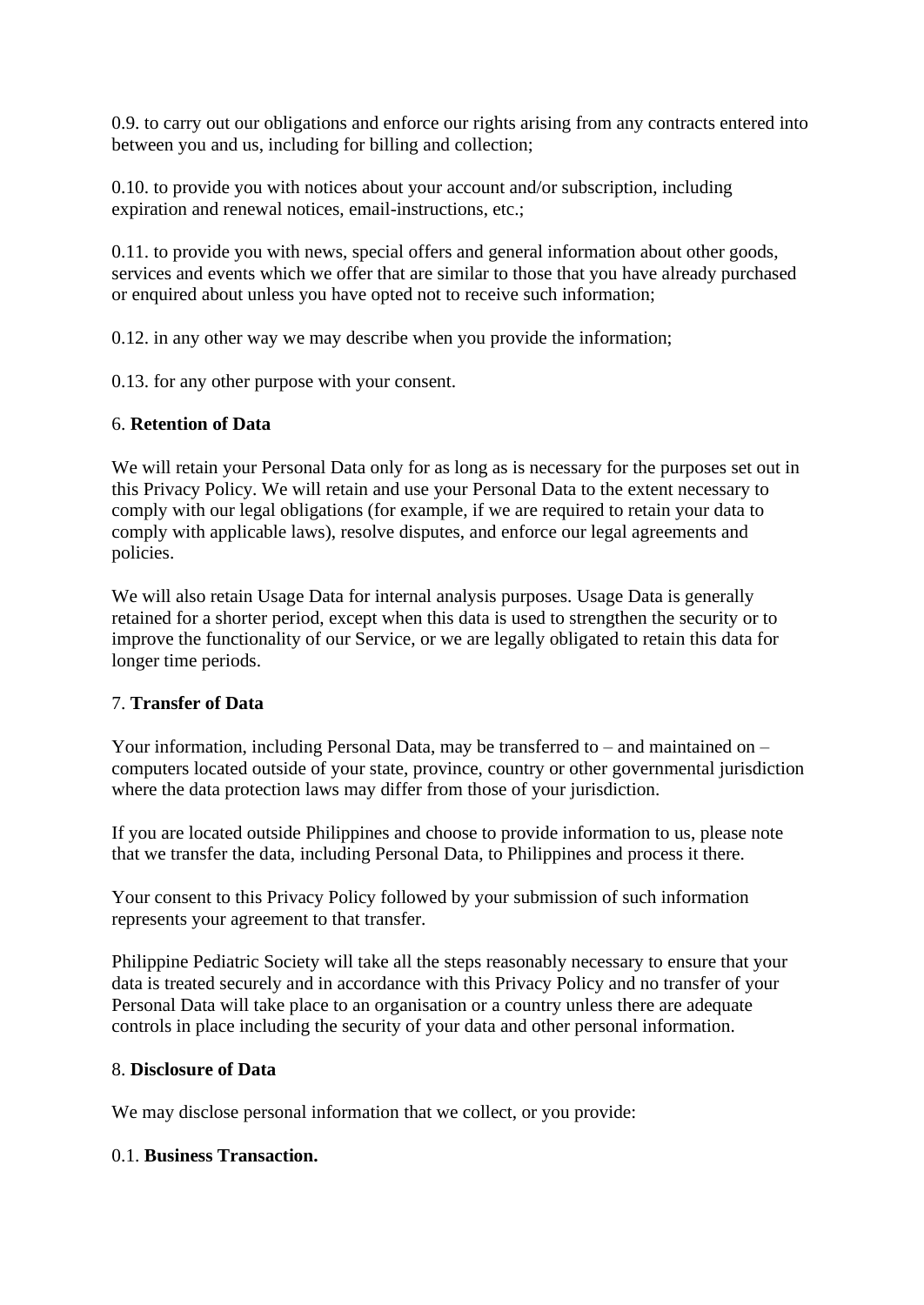If we or our subsidiaries are involved in a merger, acquisition or asset sale, your Personal Data may be transferred.

# 0.2. **Other cases. We may disclose your information also:**

0.2.1. to our subsidiaries and affiliates;

0.2.2. to contractors, service providers, and other third parties we use to support our business;

0.2.3. to fulfill the purpose for which you provide it;

0.2.4. for the purpose of including your company's logo on our website;

0.2.5. for any other purpose disclosed by us when you provide the information;

0.2.6. with your consent in any other cases;

0.2.7. if we believe disclosure is necessary or appropriate to protect the rights, property, or safety of the Company, our customers, or others.

## 9. **Security of Data**

The security of your data is important to us but remember that no method of transmission over the Internet or method of electronic storage is 100% secure. While we strive to use commercially acceptable means to protect your Personal Data, we cannot guarantee its absolute security.

## 10. **Your Data Protection Rights Under General Data Protection Regulation (GDPR)**

If you are a resident of the European Union (EU) and European Economic Area (EEA), you have certain data protection rights, covered by GDPR.

We aim to take reasonable steps to allow you to correct, amend, delete, or limit the use of your Personal Data.

If you wish to be informed what Personal Data we hold about you and if you want it to be removed from our systems, please email us at **ppsinc@pps.org.ph**.

In certain circumstances, you have the following data protection rights:

0.1. the right to access, update or to delete the information we have on you;

0.2. the right of rectification. You have the right to have your information rectified if that information is inaccurate or incomplete;

0.3. the right to object. You have the right to object to our processing of your Personal Data;

0.4. the right of restriction. You have the right to request that we restrict the processing of your personal information;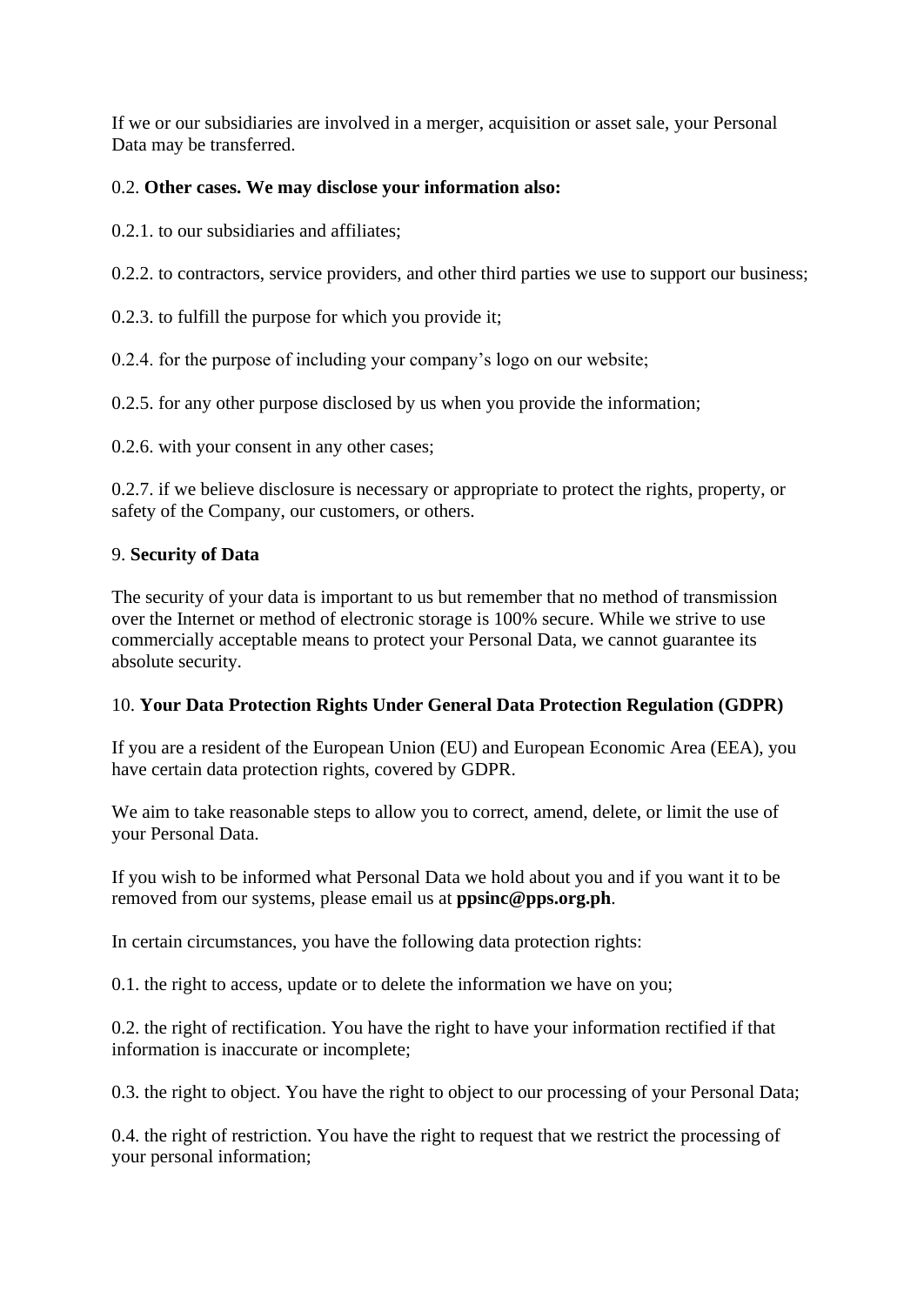0.5. the right to data portability. You have the right to be provided with a copy of your Personal Data in a structured, machine-readable and commonly used format;

0.6. the right to withdraw consent. You also have the right to withdraw your consent at any time where we rely on your consent to process your personal information;

Please note that we may ask you to verify your identity before responding to such requests. Please note, we may not able to provide Service without some necessary data.

You have the right to complain to a Data Protection Authority about our collection and use of your Personal Data. For more information, please contact your local data protection authority in the European Economic Area (EEA).

## 11. **Your Data Protection Rights under the California Privacy Protection Act (CalOPPA)**

CalOPPA is the first state law in the nation to require commercial websites and online services to post a privacy policy. The law's reach stretches well beyond California to require a person or company in the United States (and conceivable the world) that operates websites collecting personally identifiable information from California consumers to post a conspicuous privacy policy on its website stating exactly the information being collected and those individuals with whom it is being shared, and to comply with this policy.

According to CalOPPA we agree to the following:

0.1. users can visit our site anonymously;

0.2. our Privacy Policy link includes the word "Privacy", and can easily be found on the home page of our website;

0.3. users will be notified of any privacy policy changes on our Privacy Policy Page;

0.4. users are able to change their personal information by emailing us at **ppsinc@pps.org.ph**.

Our Policy on "Do Not Track" Signals:

We honor Do Not Track signals and do not track, plant cookies, or use advertising when a Do Not Track browser mechanism is in place. Do Not Track is a preference you can set in your web browser to inform websites that you do not want to be tracked.

You can enable or disable Do Not Track by visiting the Preferences or Settings page of your web browser.

## 12. **Your Data Protection Rights under the California Consumer Privacy Act (CCPA)**

If you are a California resident, you are entitled to learn what data we collect about you, ask to delete your data and not to sell (share) it. To exercise your data protection rights, you can make certain requests and ask us: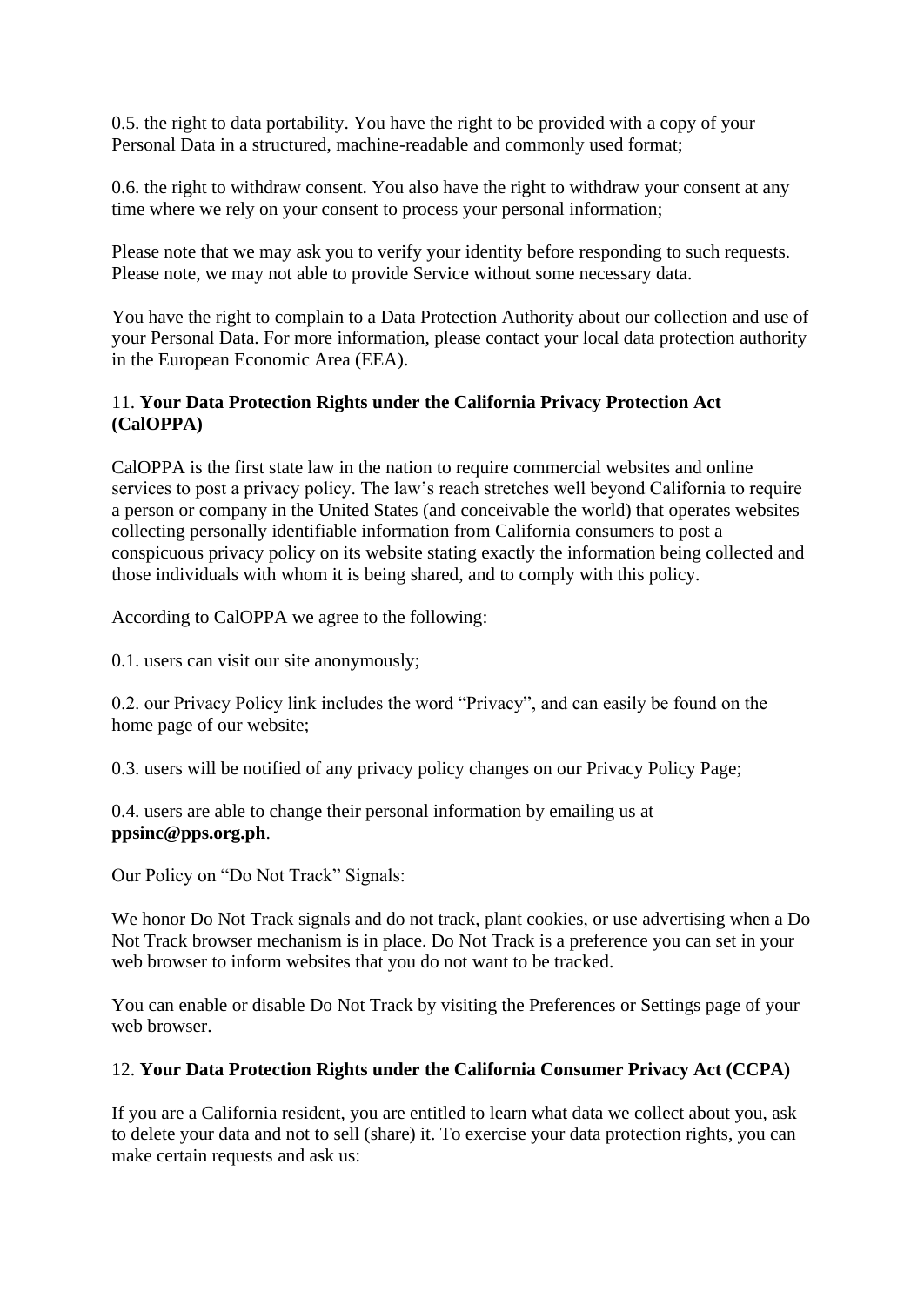#### **0.1. What personal information we have about you. If you make this request, we will return to you:**

0.0.1. The categories of personal information we have collected about you.

0.0.2. The categories of sources from which we collect your personal information.

0.0.3. The business or commercial purpose for collecting or selling your personal information.

0.0.4. The categories of third parties with whom we share personal information.

0.0.5. The specific pieces of personal information we have collected about you.

0.0.6. A list of categories of personal information that we have sold, along with the category of any other company we sold it to. If we have not sold your personal information, we will inform you of that fact.

0.0.7. A list of categories of personal information that we have disclosed for a business purpose, along with the category of any other company we shared it with.

Please note, you are entitled to ask us to provide you with this information up to two times in a rolling twelve-month period. When you make this request, the information provided may be limited to the personal information we collected about you in the previous 12 months.

**0.2. To delete your personal information. If you make this request, we will delete the personal information we hold about you as of the date of your request from our records and direct any service providers to do the same. In some cases, deletion may be accomplished through de-identification of the information. If you choose to delete your personal information, you may not be able to use certain functions that require your personal information to operate.**

**0.3. To stop selling your personal information. We don't sell or rent your personal information to any third parties for any purpose. We do not sell your personal information for monetary consideration. However, under some circumstances, a transfer of personal information to a third party, or within our family of companies, without monetary consideration may be considered a "sale" under California law. You are the only owner of your Personal Data and can request disclosure or deletion at any time.**

If you submit a request to stop selling your personal information, we will stop making such transfers.

Please note, if you ask us to delete or stop selling your data, it may impact your experience with us, and you may not be able to participate in certain programs or membership services which require the usage of your personal information to function. But in no circumstances, we will discriminate against you for exercising your rights.

To exercise your California data protection rights described above, please send your request(s) by email: **ppsinc@pps.org.ph**.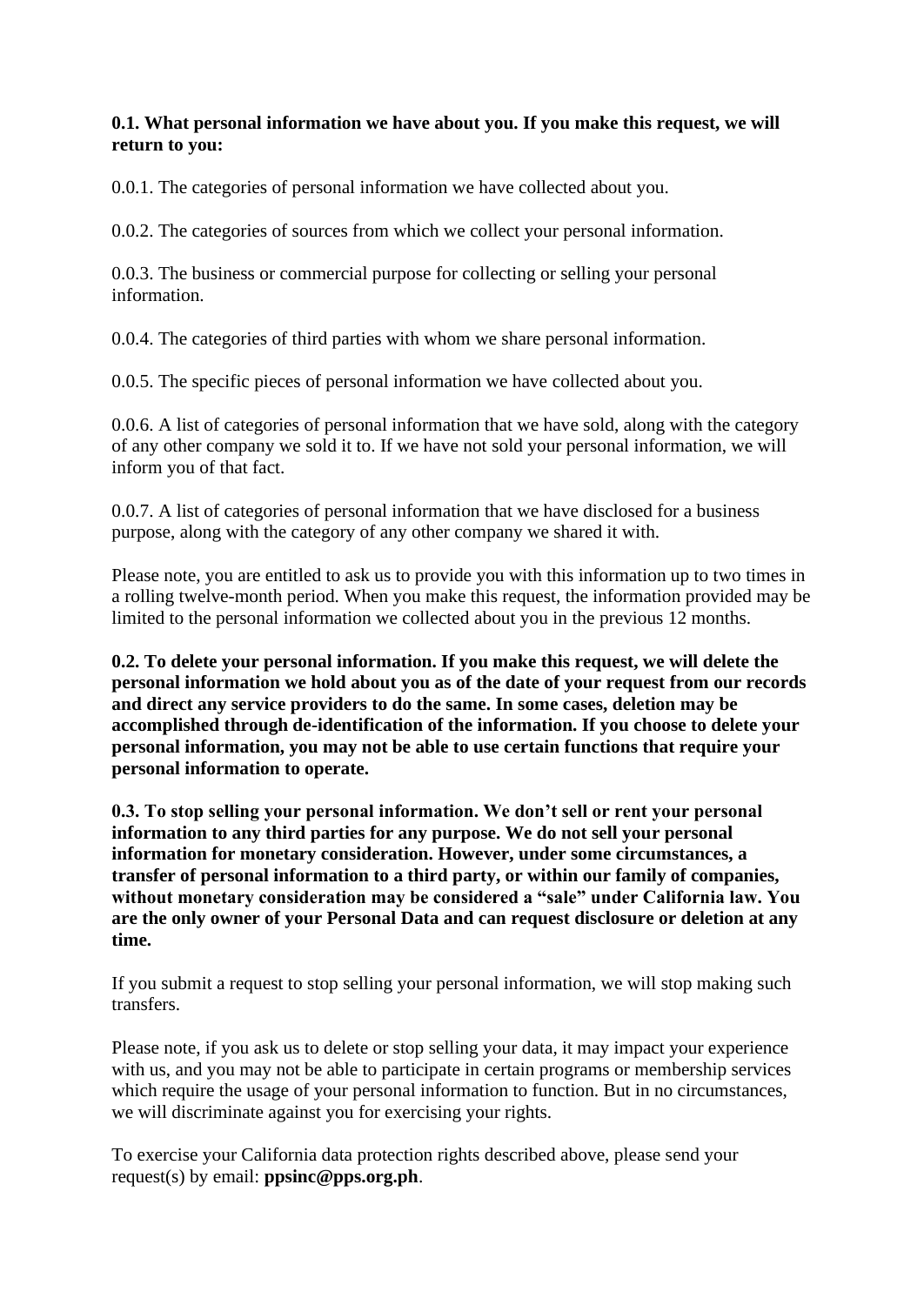Your data protection rights, described above, are covered by the CCPA, short for the California Consumer Privacy Act. To find out more, visit the official California Legislative Information website. The CCPA took effect on 01/01/2020.

#### 13. **Service Providers**

We may employ third party companies and individuals to facilitate our Service (**"Service Providers"**), provide Service on our behalf, perform Service-related services or assist us in analysing how our Service is used.

These third parties have access to your Personal Data only to perform these tasks on our behalf and are obligated not to disclose or use it for any other purpose.

#### 14. **Analytics**

We may use third-party Service Providers to monitor and analyze the use of our Service.

#### 15. **CI/CD tools**

We may use third-party Service Providers to automate the development process of our Service.

#### 16. **Behavioral Remarketing**

We may use remarketing services to advertise on third party websites to you after you visited our Service. We and our third-party vendors use cookies to inform, optimise and serve ads based on your past visits to our Service.

## 17. **Payments**

We may provide paid products and/or services within Service. In that case, we use third-party services for payment processing (e.g. payment processors).

We will not store or collect your payment card details. That information is provided directly to our third-party payment processors whose use of your personal information is governed by their Privacy Policy. These payment processors adhere to the standards set by PCI-DSS as managed by the PCI Security Standards Council, which is a joint effort of brands like Visa, Mastercard, American Express and Discover. PCI-DSS requirements help ensure the secure handling of payment information.

#### 18. **Links to Other Sites**

Our Service may contain links to other sites that are not operated by us. If you click a third party link, you will be directed to that third party's site. We strongly advise you to review the Privacy Policy of every site you visit.

We have no control over and assume no responsibility for the content, privacy policies or practices of any third party sites or services.